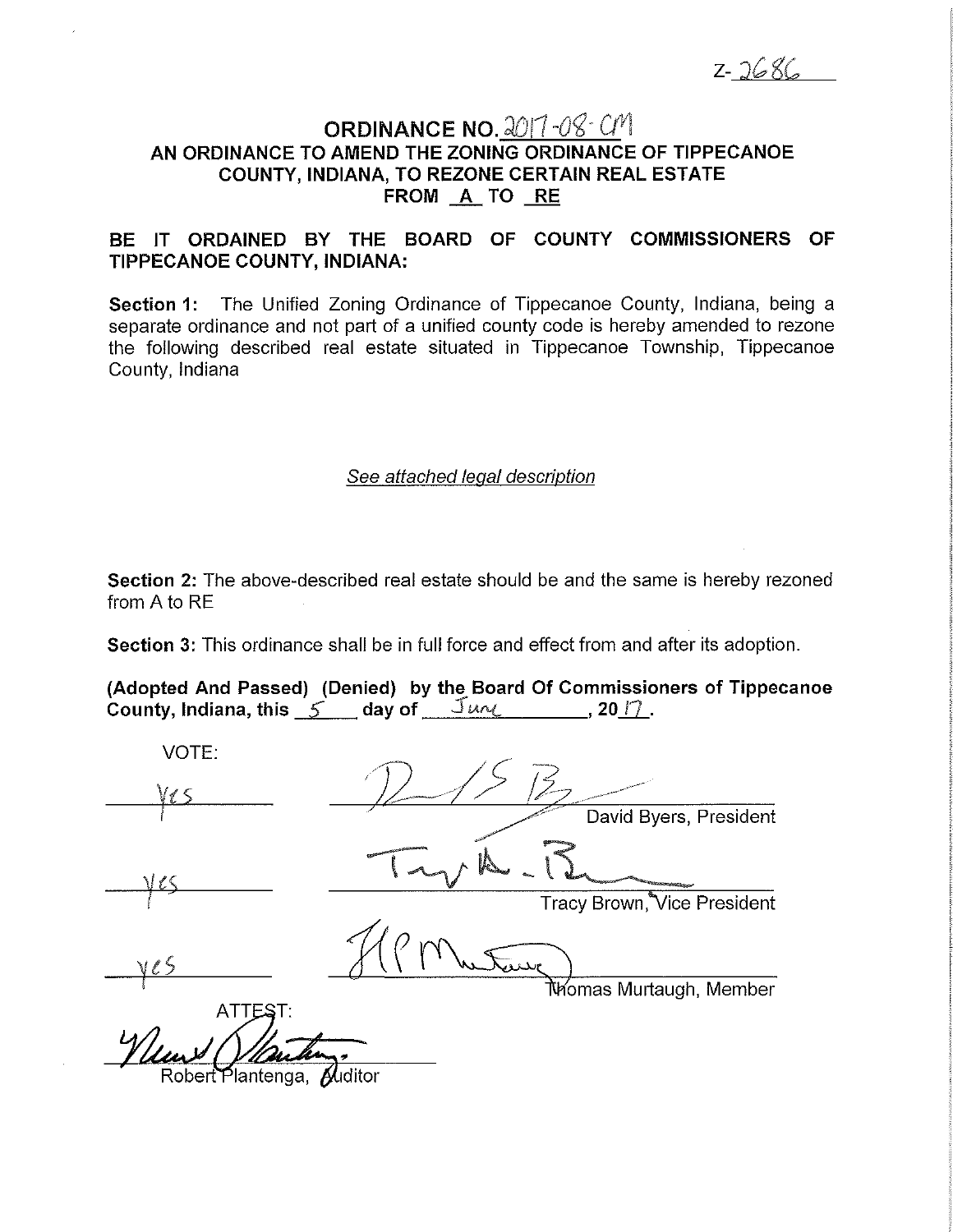$\label{eq:2.1} \frac{1}{\sqrt{2}}\int_{\mathbb{R}^3}\frac{1}{\sqrt{2}}\left(\frac{1}{\sqrt{2}}\right)^2\frac{1}{\sqrt{2}}\left(\frac{1}{\sqrt{2}}\right)^2\frac{1}{\sqrt{2}}\left(\frac{1}{\sqrt{2}}\right)^2\frac{1}{\sqrt{2}}\left(\frac{1}{\sqrt{2}}\right)^2\frac{1}{\sqrt{2}}\left(\frac{1}{\sqrt{2}}\right)^2\frac{1}{\sqrt{2}}\frac{1}{\sqrt{2}}\frac{1}{\sqrt{2}}\frac{1}{\sqrt{2}}\frac{1}{\sqrt{2}}\frac{1}{\sqrt{2}}$ 

 $\label{eq:2.1} \frac{1}{\sqrt{2}}\left(\frac{1}{\sqrt{2}}\right)^{2} \left(\frac{1}{\sqrt{2}}\right)^{2} \left(\frac{1}{\sqrt{2}}\right)^{2} \left(\frac{1}{\sqrt{2}}\right)^{2} \left(\frac{1}{\sqrt{2}}\right)^{2} \left(\frac{1}{\sqrt{2}}\right)^{2} \left(\frac{1}{\sqrt{2}}\right)^{2} \left(\frac{1}{\sqrt{2}}\right)^{2} \left(\frac{1}{\sqrt{2}}\right)^{2} \left(\frac{1}{\sqrt{2}}\right)^{2} \left(\frac{1}{\sqrt{2}}\right)^{2} \left(\$  $\label{eq:2.1} \frac{1}{\sqrt{2}}\int_{0}^{\infty}\frac{1}{\sqrt{2\pi}}\left(\frac{1}{\sqrt{2}}\right)^{2}d\mu\,d\mu\,.$ 

 $\label{eq:2.1} \begin{split} \mathcal{L}_{\text{max}}(\mathcal{L}_{\text{max}}) = \mathcal{L}_{\text{max}}(\mathcal{L}_{\text{max}}) \mathcal{L}_{\text{max}}(\mathcal{L}_{\text{max}}) \mathcal{L}_{\text{max}}(\mathcal{L}_{\text{max}}) \mathcal{L}_{\text{max}}(\mathcal{L}_{\text{max}}) \mathcal{L}_{\text{max}}(\mathcal{L}_{\text{max}}) \mathcal{L}_{\text{max}}(\mathcal{L}_{\text{max}}) \mathcal{L}_{\text{max}}(\mathcal{L}_{\text{max}}) \mathcal{L}_{\text{max}}(\mathcal{L}_{\text{max$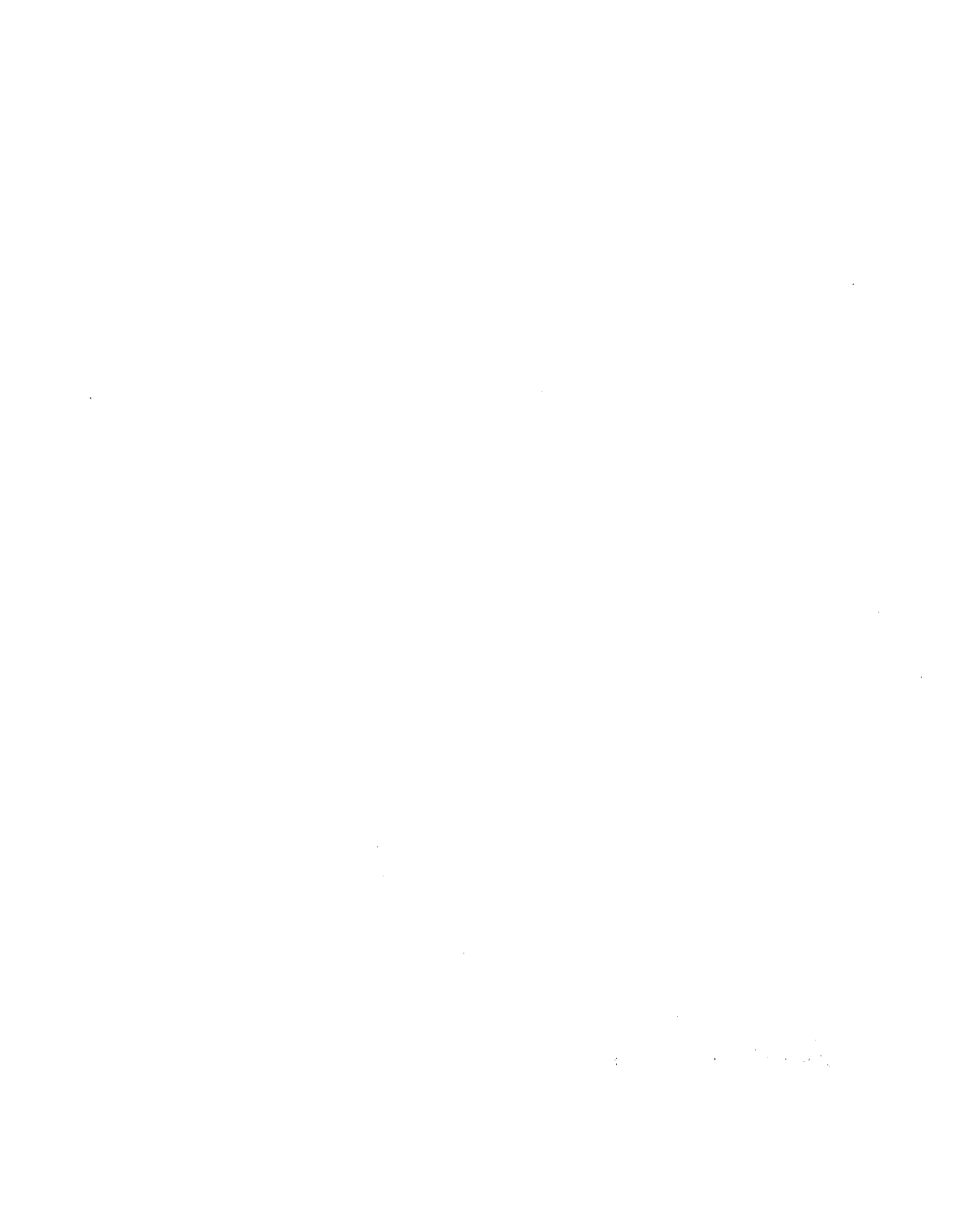#### **RE Rezone Description**

A part of the Southeast Quarter of Section 4, Township 24 North, Range 4 West, Tippecanoe Township, Tippecanoe County, Indiana, being more completely described as follows, to-wit:

Commencing at the southwest corner of said Southeast Quarter; thence North 88°55'16" East along the south line of said quarter section, 138.53 feet to the point of beginning of the herein described tract; thence North 00°02'10" East, 602.60 feet to the centerline of the North Fork of Burnett's Creek; thence along said centerline the follow 48 courses, 1) North 78°57'44" East, 4. 77 feet; 2) North 87°24'32" East, 57.16 feet; 3) South 88°02'45" East, 64.35 feet; 4) South 80°55'45" East, 39.36 feet; 5) North 69°42'39" East, 33.26 feet; 6) North 72°38'29" East, 53.77 feet; 7) North 73°08'54" East, 37.27feet; 8) North 48°30'16" East, 40.35 feet; 9) North 34°57'30" East, 57.31feet;10) North 44°48'39" East, 58.97 feet; 11) North 37°34'44" East, 35.14 feet; 12) North 36°54'58" East, 40.08 feet; 13) North 38°03'19" East, 24.57 feet; 14) North 23°35'42" East, 14.76 feet; 15) North 07°39'40" East, 14.66 feet; 16) North 08°13'58" West, 18.58 feet; 17) North 33°41'31" West, 30.58 feet; 18) North 23°58'58" West, 18.46 feet; 19) North 08°13'13" West, 30.61 feet; 20) North 07°38'27" West, 33.25 feet; 21) North 22°17'41" West, 28.01 feet; 22) North 36°24'37" West, 22.12 feet; 23) North 56°20'05" West, 19.15 feet; 24) North 77°45'28" West, 28.98 feet; 25) North 77°21'32" West, 40.02 feet; 26) North 74°51'34" West, 39.63 feet; 27) North 66°29'55" West, 87.04 feet; 28) North 45°53'01" West, 31.31feet;29) North 40°06'04" West, 32.98 feet; 30) North 35°26'33" West, 43.82 feet; 31) North 36°07'46" West, 62.30 feet; 32) North 40°15'58" West, 35.67 feet; 33) North 22°11 '05" West, 11.30 feet; 34) North 00°00'00" West, 11.44 feet; 35) North 09°56'34" East, 21.59 feet; 36) North 23°17'12" East, 28.54 feet; 37) North 15°01'55" East, 39.34 feet; 38) North 15°26'10" East, 27.88 feet; 39) North 10°23'15" West, 52.37 feet; 40) North 27°42'23" West, 49.46feet; 41) North 17°38'37" West, 34.56 feet; 42) North 48°23'36" West, 25.96 feet; 43) North 79°49'04" West, 27.86 feet; 44) South 51°15'46" West, 29.16 feet; 45) South 57°53'14" West, 11.09 feet; 46) North 85°57'21" West, 21.59 feet; 47) North 78°18'28" West, 43.81 feet; 48) North 80°04'43" West, 46.97 feet to the west line of said southeast quarter; thence North 00°02'10" East along said west line, 1100.16 feet to the north line of said quarter section; thence North 89°17'50" East along said north line, 636.20feet; thence South 01°06'32" West, 251. 73 feet; thence South 88°53'28" East, 259.84 feet; thence along a curve to the left having a radius of 25.00 feet (a chord bearing of North 67°32'13" East with a chord distance of 20.00 feet) and arc length of 20.57 feet; thence along a curve to the right having a radius of 50.00 feet (a chord bearing of South 01°07'16" West with a chord distance of 68.00 feet) and arc length of 239.38 feet; thence along a curve to the left having a radius of 25.00 feet (a chord bearing of North 65°18'25" West with a chord distance of 20.00 feet) and arc length of 20.58 feet; thence North 88"53'28" west, 208.82 feet; thence along a curve to the left having a radius of 25.00 feet (a chord bearing of South 46"06'32" West with a chord distance of 35.36 feet) and arc length of 39.27 feet; thence South 01"06'32" West, 110.26 feet; thence along a curve to the left having a radius of 124.00 feet (a chord bearing of South 09"54'14" East with a chord distance of 47.37 feet) and arc length of 47.67 feet; thence South 20°55'00" East, 497.58 feet; thence along a curve to the right having a radius of 332.28 feet (a chord bearing of South 13°09'42" East with a chord distance of 98.32 feet) and arc length of 98.69 feet; thence South 03°11'21" East, 484.36 feet; thence along a curve to the right having a radius of 1422.17 feet (a chord bearing of South 10°37'42" West with a chord distance of 605.36 feet) and arc length of 61.03 feet; thence South 25"21 '20" West, 263. 74 feet; thence North 88°54'35" East, 611.38 feet; thence South 01°05'25" East, 270.99 feet to the south line of said quarter section; thence South 88°55'16" West along the said south line, 1143.97 feet to the point of beginning, containing 40.890 acres, more or less.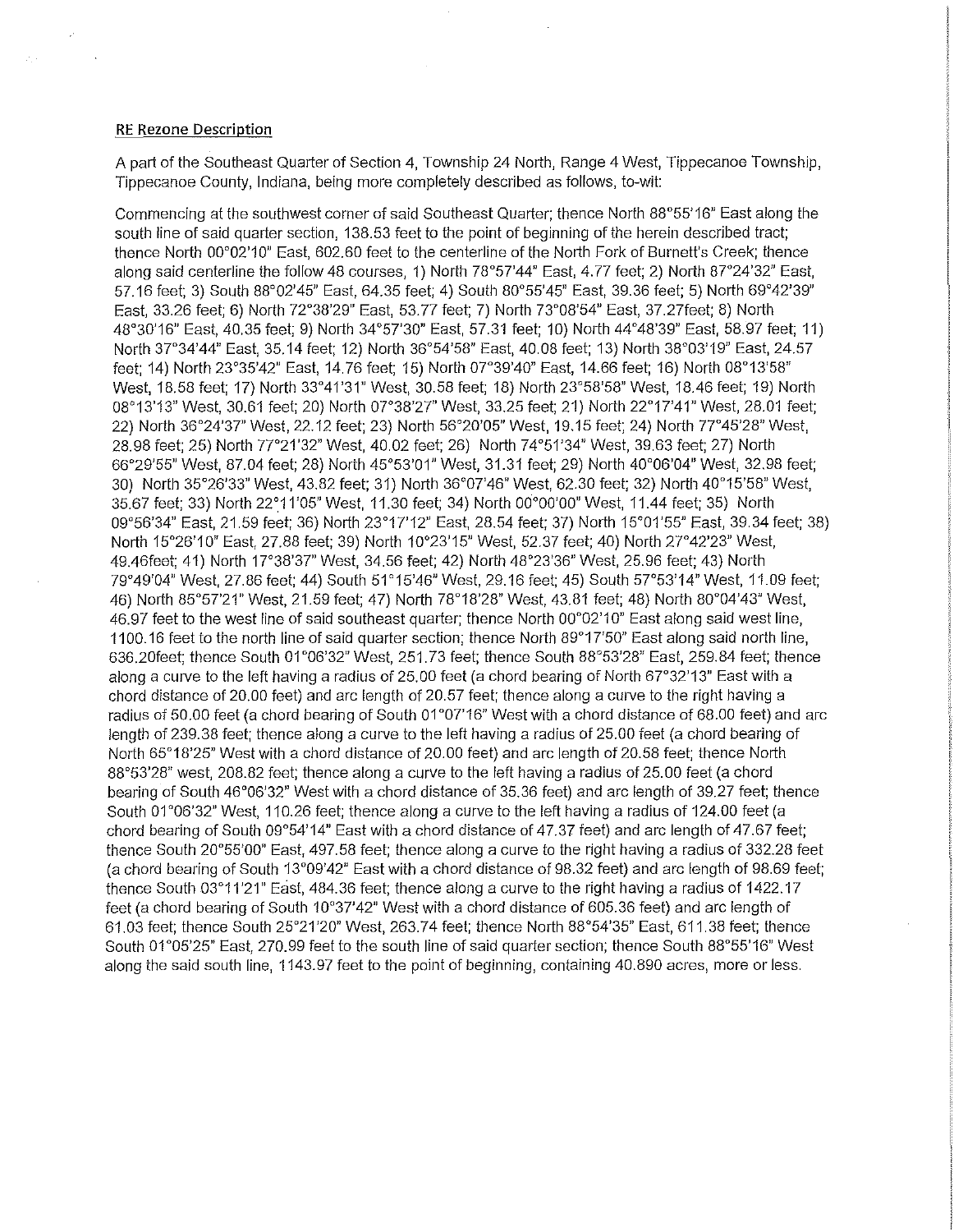$\label{eq:2.1} \frac{1}{\sqrt{2}}\int_{\mathbb{R}^3}\frac{1}{\sqrt{2}}\left(\frac{1}{\sqrt{2}}\right)^2\left(\frac{1}{\sqrt{2}}\right)^2\left(\frac{1}{\sqrt{2}}\right)^2\left(\frac{1}{\sqrt{2}}\right)^2\left(\frac{1}{\sqrt{2}}\right)^2\left(\frac{1}{\sqrt{2}}\right)^2.$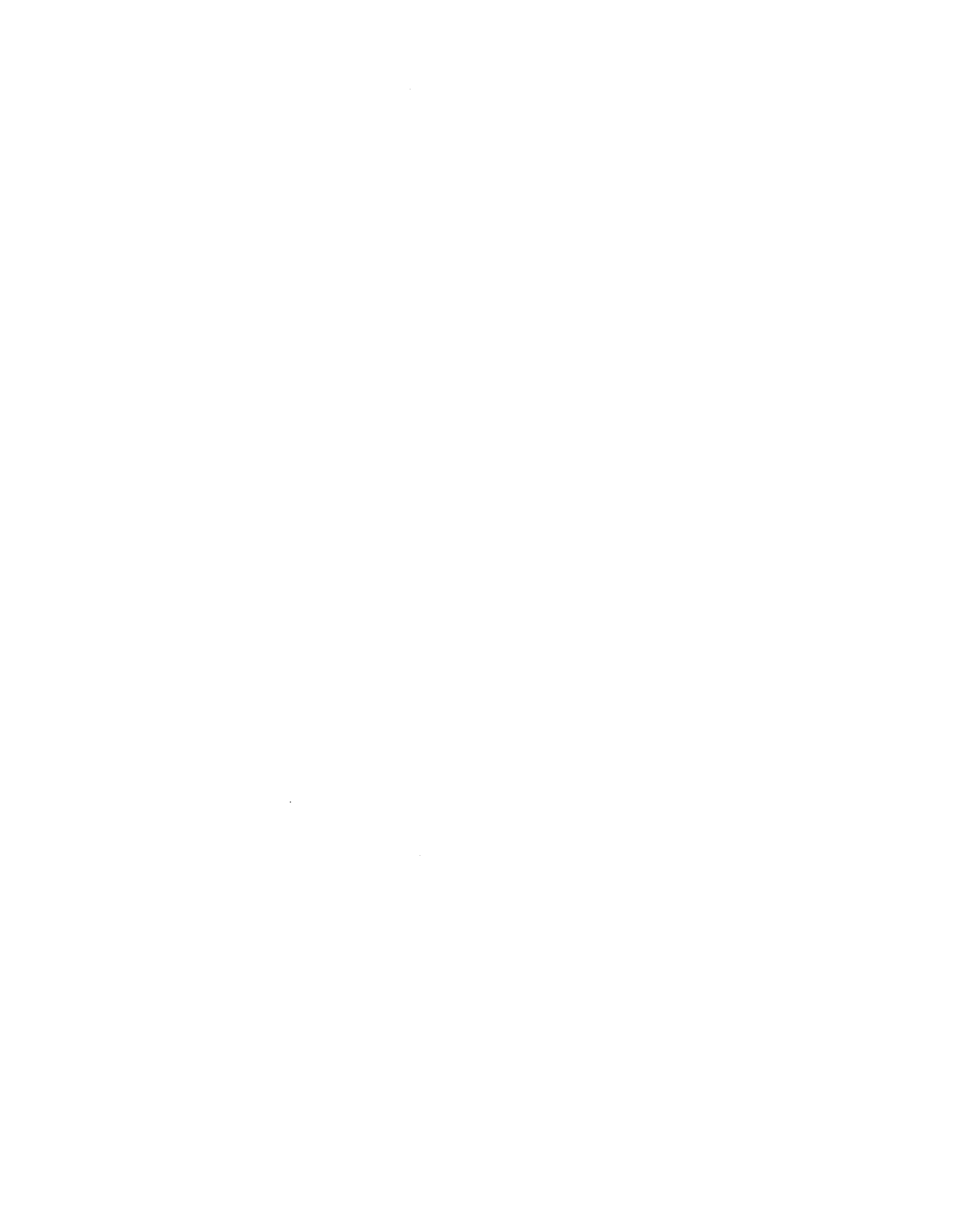THE

# rea Plan Commission :.of TIPPECANOE COUNTY

20 NORTH 3RD STREET . LAFAYETTE, INDIANA 47901-1209

. (765) 423-9242 (765) 423-9.154 [FAX] www.tippecanoe.in.gov/apc

SALLIE DELL FAHEY EXECUTIVE DIRECTOR

May18, 2017 . Ref. No.: 17-160

Tippecanoe Country Commissioners · 20 North 3<sup>rd</sup> Street Lafayette, IN 47901

### **CERTIFICATION**

#### RE: . . **.Z-2686c-ANTHQNY HARDEBECK (A to RE):**

Petitioner is requesting rezoning of 40.89 acres for a proposed rural estate subdivision of 12 lots located on the north side of CR 900 N,  $\frac{1}{4}$ mile west of SR 43 North, Tippecanoe 4 (SE) 24-4. CONTINUED FROM THE APRIL APC MEETING DUE TO A FILING DEFICIENCY

#### Dear Commissioners:

As Secretary to the Area Plan Commission of Tippecanoe County, I do hereby certify .. that at a public hearing held on May 17, 2017 the Area Plan Commission of Tippecanoe County voted 13 yes - 0 no on the motion to rezone the subject real estate from A to RE. Therefore, the Area Plan Commission of Tippecanoe County recommends to the Tippecanoe . County . Commissioners that the proposed rezoning ordinance be APPROVED for the property described in the attachment.

Public Notice has been given that this petition will be heard before the Tippecanoe County Commissioners at their June 5, 2017 regular : meeting:. Petitioner or his representatives must appear to present their case.

. . . . . . . . . <del>.</del> Sincerely,

Julie DILL Fahey

**Executive Director** 

. SDF/lmu

Enclosures: Staff Report & Ordinances

cc: Anthony Hardebeck Floyd Garrott & Lorie Heath Vester & Associates Mike Wolf, Tippecanoe County Building Commissioner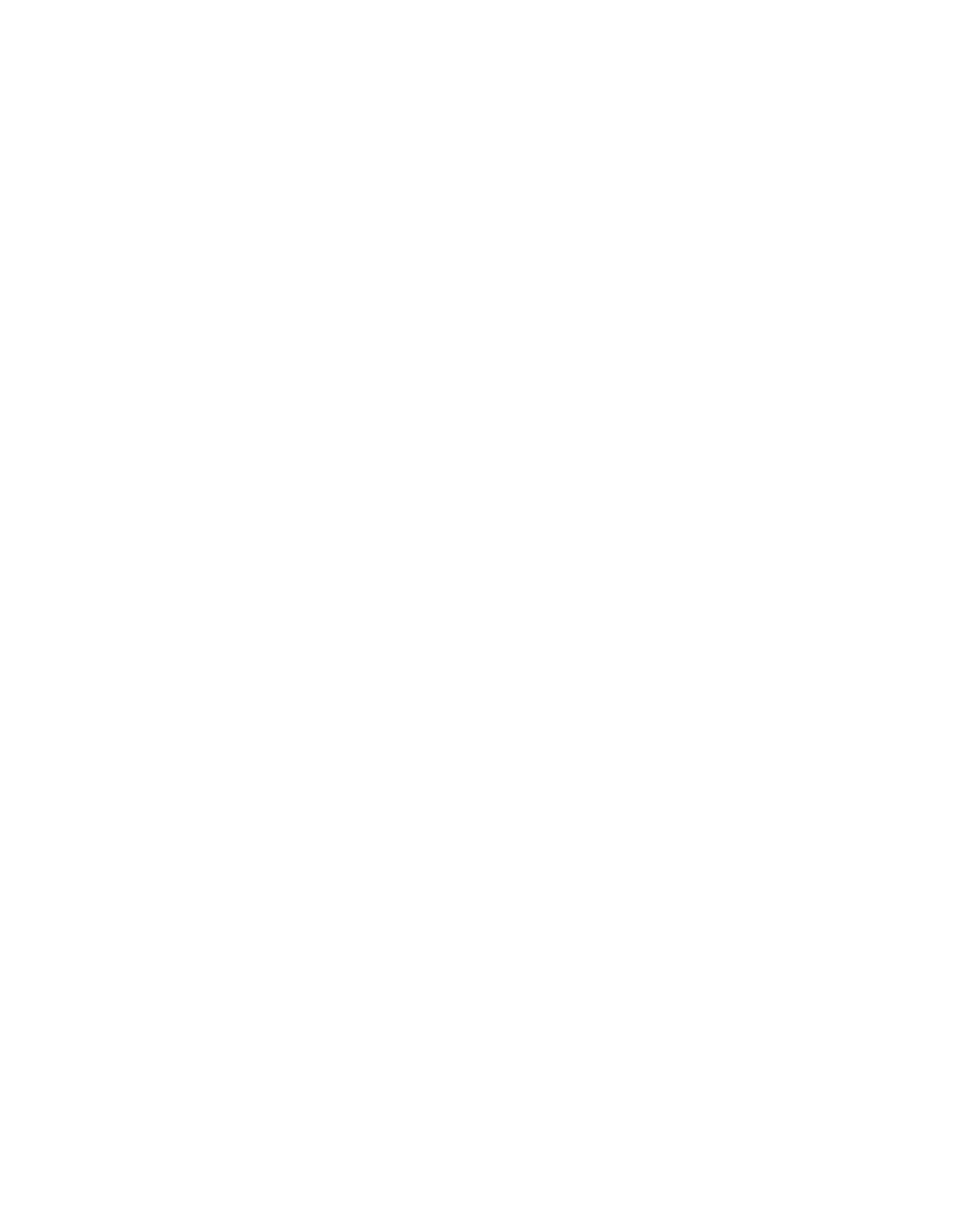Z-2686 ANTHONY HARDEBECK (A to RE)

(

 $\bigl($ 

STAFF REPORT May 11, 2017

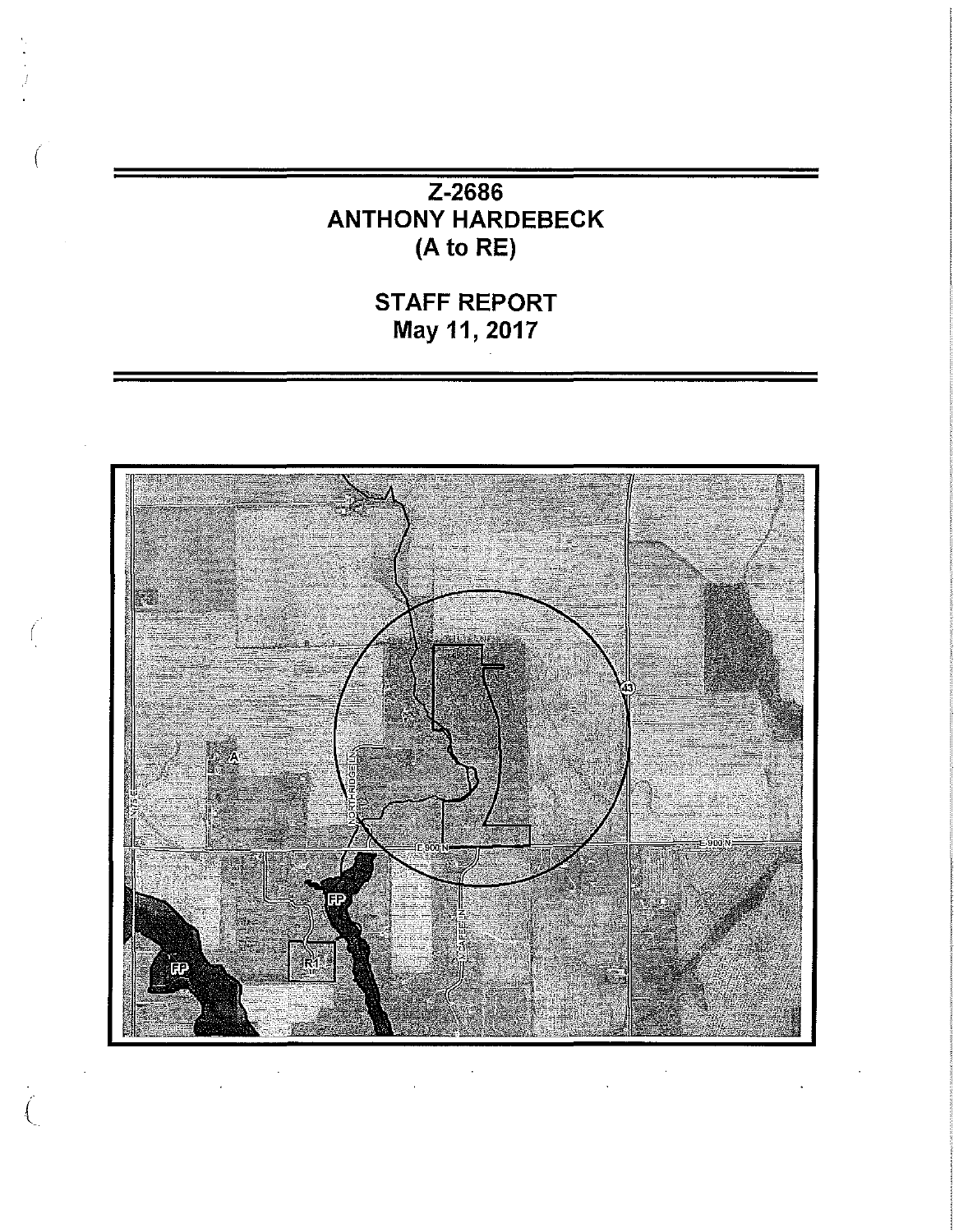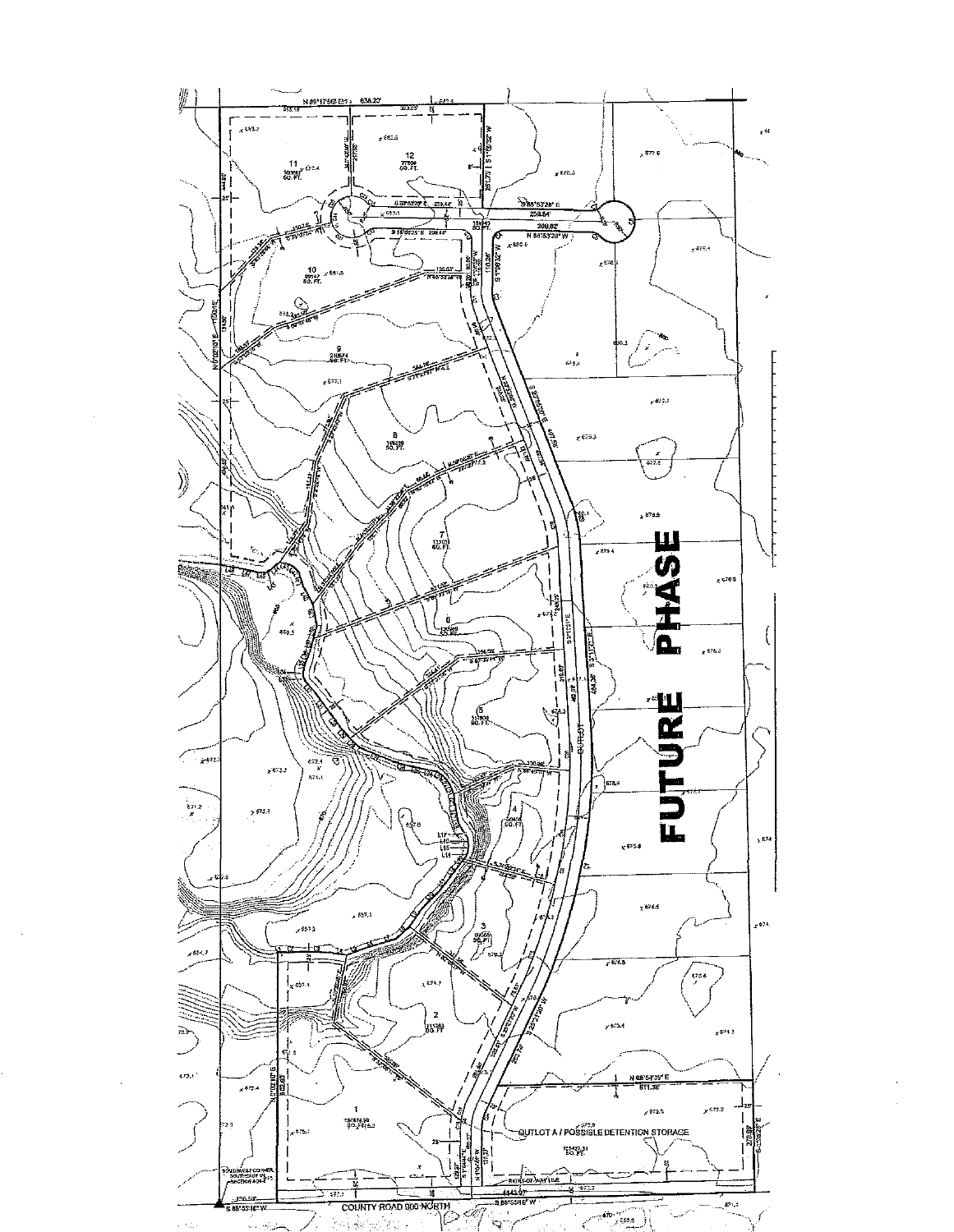# **Z-2686 ANTHONY HARDEBECK A to RE**

**Staff Report May 10, 2017** 

### **REQUEST MADE, PROPOSED USE, LOCATION:**

Petitioner, with consent of the owner (and represented by Patrick Cunningham of Vester and Associates), is requesting rezoning of 40.89 acres for the proposed rural estate subdivision Grace Woods Estates. This intended first phase consisting of 12 lots is located on the north side of CR 900 N, *Y.* mile west of SR 43 North, Tippecanoe 4 (SE) 24-4.

### **ZONING HISTORY AND AREA ZONING PATTERNS:**

The site has been zoned A (Agricultural) since the inception of zoning in Tippecanoe County (at least since 1965). All surrounding properties are also zoned A. To the southwest, across CR 900 N, is FP (Flood Plain) associated with the North Fork of Burnett Creek.

### **AREA LAND USE PATTERNS:**

(

(

(

The site is entirely wooded with some steep sloping topography along the west side, near the North Fork of Burnett Creek. Along the east border is a future phase of the proposed subdivision, which is also wooded. Properties bordering on the west side are wooded along the creek. Farther west, north and east are open fields in agricultural production. To the south and west are a number of large lot single-family homes.

### **TRAFFIC AND TRANSPORTATION:**

CR 900 N is classified by the Thoroughfare Plan as a rural local road. The sketch plan submitted with the rezone shows a proposed private rural estate road in the required 52-ft wide outlot, along the east border serving the 12 lots in this phase and the future phase.

### **ENVIRONMENTAL AND UTILITY CONSIDERATIONS:**

All lots will have individual water wells and septic systems. Petitioner has submitted a preliminary soil scientist report indicating that the "area consists mainly of soils with seasonal high water tables perched on dense glacial till". However, there are adequate outlets for septic field perimeter drains draining to the creek. The report states that there should be no significant problems for the lots being served by septic systems. When submitted for subdivision approval by the Area Plan Commission, the County Health Department will need to approve all lots included in the rural estate subdivision preliminary plat. A 3.5 acre outlot is proposed along the north side of CR 900 N and east of the subdivision entrance for stormwater detention storage.

1